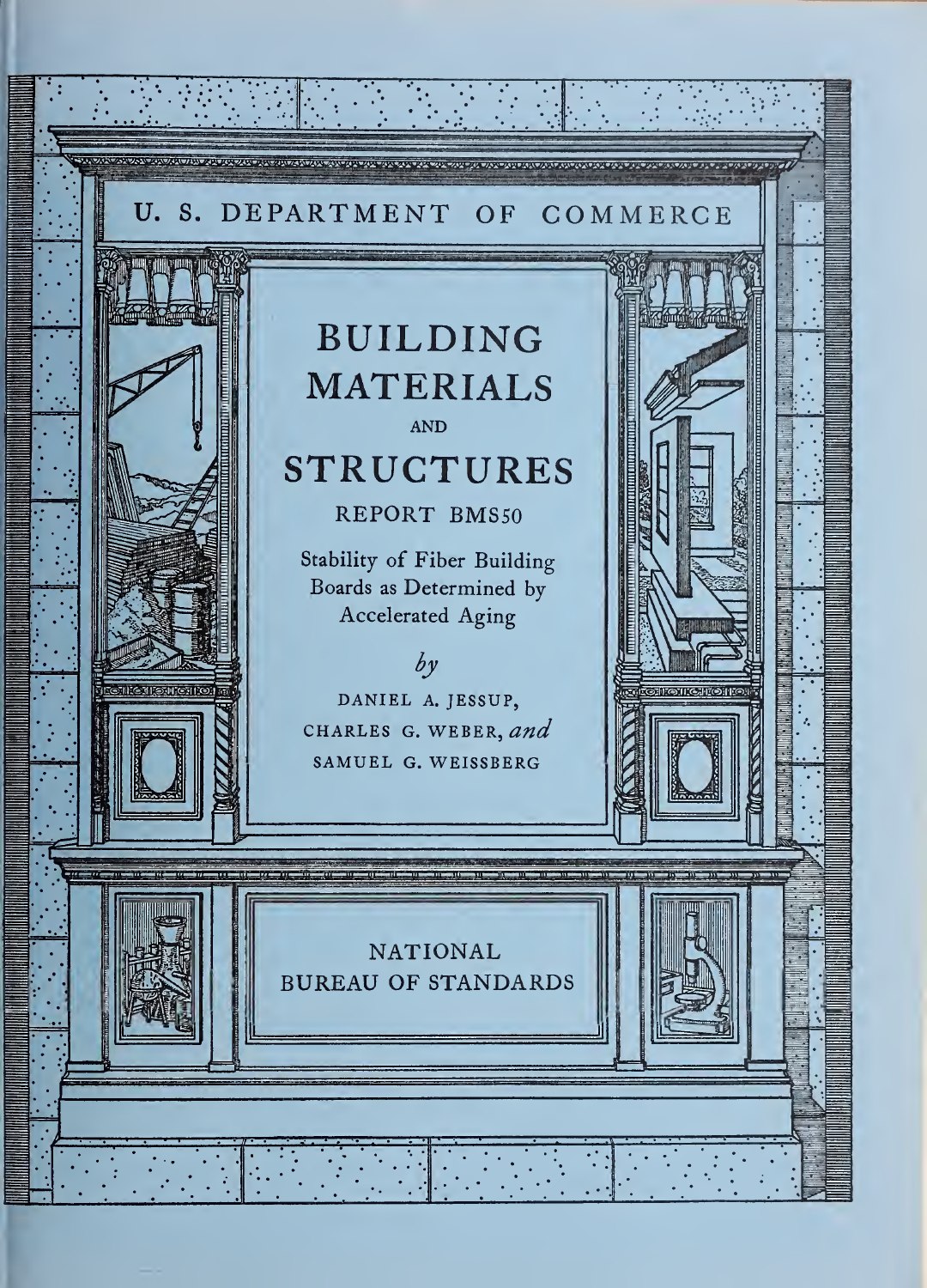The program of research on building materials and structures, carried on by the National Bureau of Standards, was undertaken with the assistance of the Central Housing Committee, an informal organization of governmental agencies concerned with housing construction and finance, which is cooperating in the investigations through a subcommittee of principal technical assistants.

## CENTRAL HOUSING COMMITTEE

#### SUBCOMMITTEE ON TECHNICAL RESEARCH

WALTER JUNGE, Chairman. A. C. SHIRE, Vice Chairman.

Federal Housing Administration. United States Housing Authority.

STERLING R. MARCH, Secretary.

ALBERT G. BEAR, GEORGE E. KNOX, Veterans' Administration. Yards and Docks (Navy). PIERRE BLOUKE. Federal Home Loan Bank Board. (Federal Loan Agency). CARROLL W. CHAMBERLAIN, Public Buildings Administration (Federal Works Agency). Joseph M. DallaValle, Public Health Service (Federal Security Agency). JOHN DONOVAN, Farm Security Administration (Agri-

culture).

Vincent B. Phelan, National Bureau of Standards (Commerce).

Edward A. Poynton, Office of Indian Affairs (Interior).

George W. Trayer, Forest Service (Agriculture).

Elsmere J. Walters, Construction Division (War).

#### CHAIRMEN OF SECTIONS

| Specifications         | Maintenance    | $\bm{Mecha}$ |
|------------------------|----------------|--------------|
| CARROLL W. CHAMBERLAIN | CHARLES PETERS | ROBER        |

nical Equipment **RT K. THULMAN** 

#### NATIONAL BUREAU OF STANDARDS STAFF COMMITTEE ON ADMINISTRATION AND COORDINATION

HUGH L. DRYDEN, Chairman. Mechanics and Sound.

PHAON H. BATES, GUSTAV E. F. LUNDELL, Clay and Silicate Products. Chemistry. HOBART C. DICKINSON, ADDAMS S. MCALLISTER, Heat and Power. Codes and Specifications. WARREN E. EMLEY, HENRY S. RAWDON, Organic and Fibrous Materials. Metallurgy.

The Forest Products Laboratory of the United States Department of Agriculture is cooperating with both committees on investigations of wood constructions.

[For list of BMS publications and how to purchase, see cover page III.]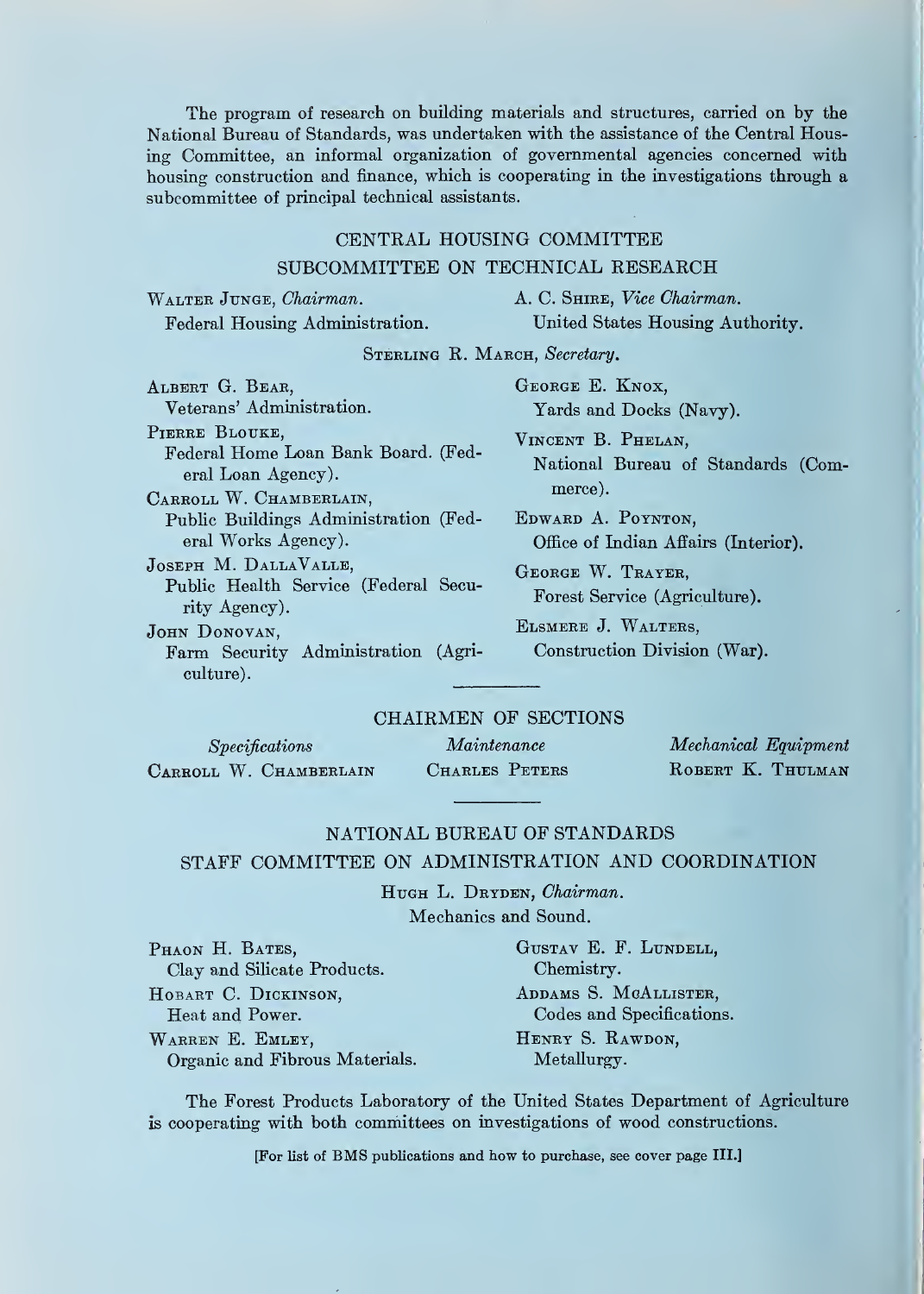## UNITED STATES DEPARTMENT OF COMMERCE - Harry L. Hopkins, Secretary

NATIONAL BUREAU OF STANDARDS • Lyman J. Briggs, Director

# BUILDING MATERIALS and STRUCTURES

## REPORT BMS50

Stability of Fiber Building Boards as Determined by Accelerated Aging

## $\partial y$

DANIEL A. JESSUP, CHARLES G. WEBER, and SAMUEL G. WEISSBERG



ISSUED MAY 13, 1940

The National Bureau of Standards is <sup>a</sup> tact-finding organization; it does not "approve" any particular material or method of construction. The technical findings in this series ot reports are to be construed accordingly.

UNITED STATES GOVERNMENT PRINTING OFFICE • WASHINGTON FOR SALE BY THE SUPERINTENDENT OF DOCUMENTS, WASHINGTON, D. C. . PRICE IO CENTS 1940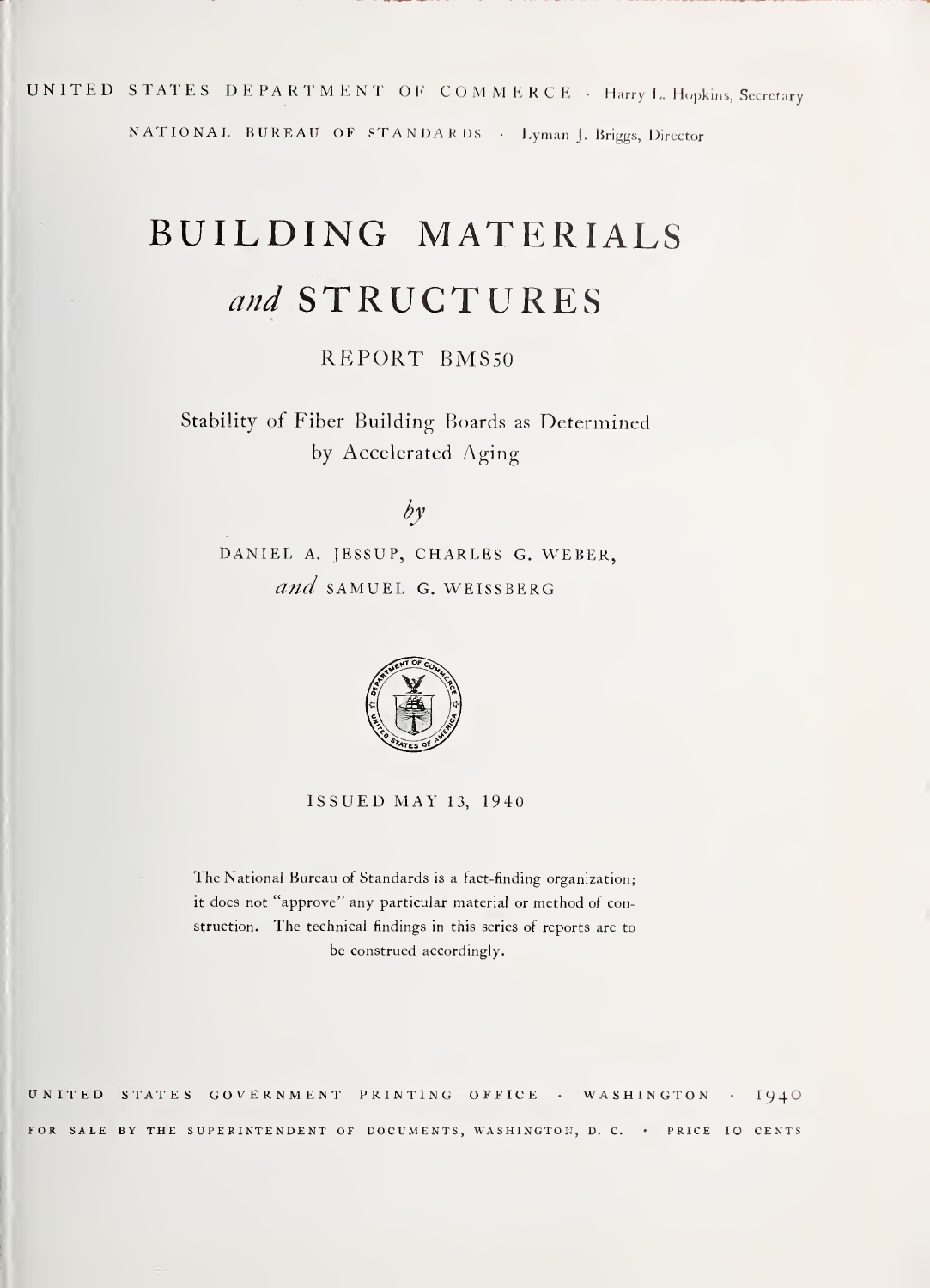## Foreword

Vegetable-fiber boards, which have wide application in house construction, were subjected to accelerated aging to find their probable stability or lasting qualities. The physical properties of the materials in this class were described in an earlier report in this series, BMS13, and the present report contains data on the changes in those properties produced by accelerated aging. These changes are used as a basis for judgment of relative stability.

LYMAN J. BRIGGS, Director.

 $[<sub>II</sub>]$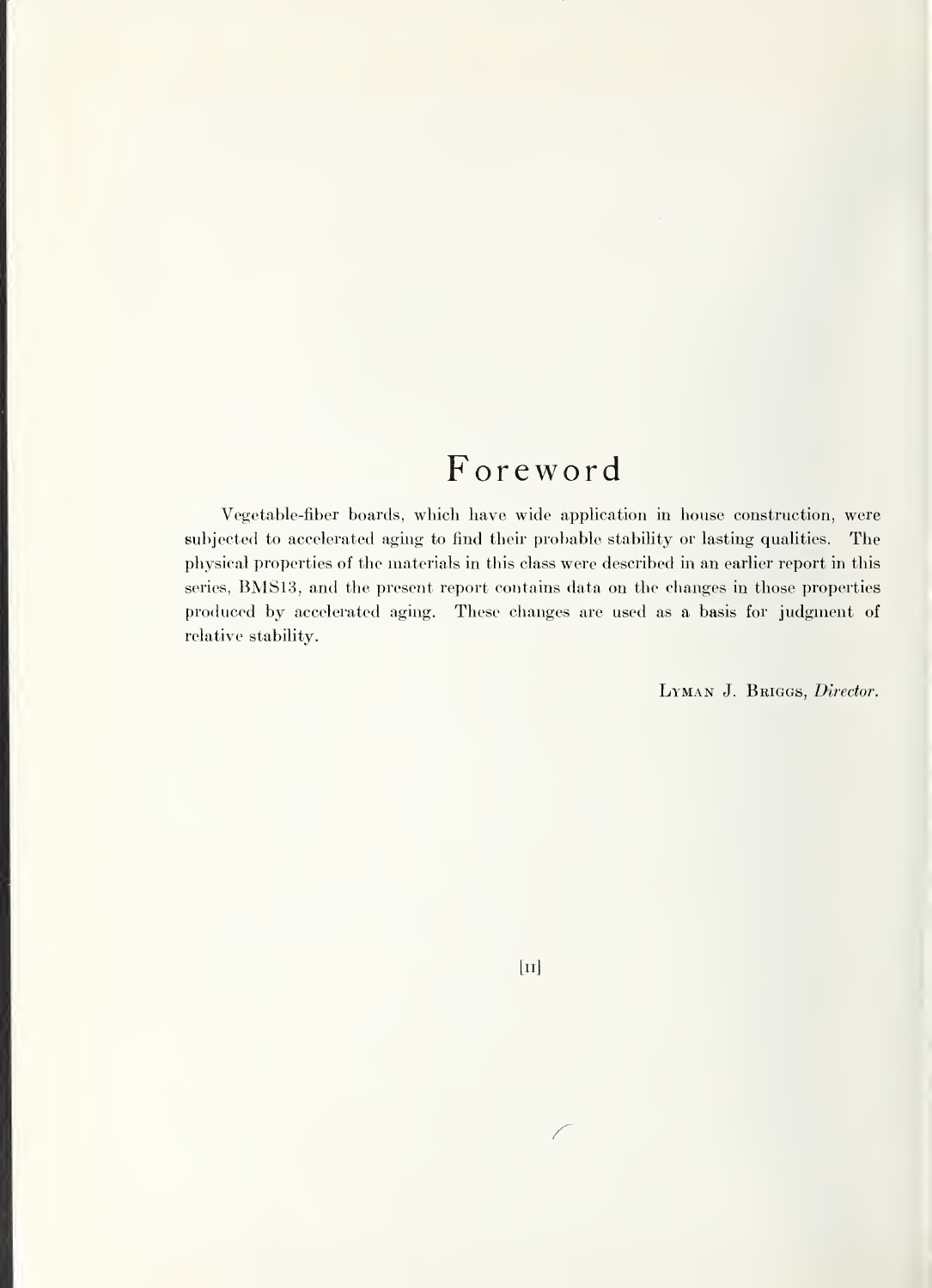## Stability of Fiber Building Boards as Determined by Accelerated Aging

 $b\nu$ 

DANIEL A. JESSUP, CHARLES G. WEBER, and SAMUEL G. WEISSBERG

#### **CONTENTS**

|                             | Page           |                                           | Page         |
|-----------------------------|----------------|-------------------------------------------|--------------|
| For <b>word</b>             | $\mathbf{H}$   | III. Properties and testing—continued     |              |
| I. Introduction             |                | 5. Water permeability                     |              |
| II. Description of samples  |                | 6. Air permeability                       |              |
| III. Properties and testing | $\overline{2}$ | 7. Outdoor weathering                     |              |
| 1. Thermal insulation       | 3              | 8. Moisture-content-relative-humidity re- |              |
| 2. Flexural properties      | 3              | lationships                               |              |
| 3. Nail-holding strength.   | 3              | 9. Resistance to rot-producing fungi      | 5            |
| 4. Water absorption         | 3              | 10. Chemical properties                   | $\mathbf{G}$ |
|                             |                | IV. Summary and conclusions               | ti           |

#### ABSTRACT

Fiber building boards were aged by exposure to cycles of wetting, freezing, drying, and baking and to outdoor weathering. The boards were tested before and after aging to determine the changes produced, and judgment of stability was based on the changes. The properties tested were weight, thickness, expansivity, thermal conductivity, flexural properties, nail-holding strength, water absorption, ash, rosin, and permeability to air and water. Data were obtained on the relation ship between the moisture contents of the boards and

#### I. INTRODUCTION

Fiber building boards have been tested in connection with the research on building materials and structures for low-cost housing. Previous publications have described the properties<sup>1</sup> of various commercial boards and the tests<sup>2</sup> used for determining the stability of them. This article presents the results of tests on the stability of commercial products furnished by the manufacturers as representative of the boards now on the market. The relative resistance of the different boards to deteriorative influences was judged by the effects of accelerated aging and outdoor weathering exposures and by the resistance to rot producing fungi under controlled conditions.

the relative humidity of the surrounding air and on the resistance of the boards to rot-producing fungi.

In general, the retention of the most essential properties—namely, thermal conductivity and strength—was excellent. Furthermore, the boards did not support the growth of rot-producing fungi except at relative humidities above 85 percent. At the high humidities, the fiber boards are subject to mold growth, but it was shown that the growth can be prevented, or at least appreciably retarded, by use of fungicides.

Data on relative-humidity-moisture-content re lationships were obtained also.

Some of the most important properties of the boards are thermal insulating value; resistance to the absorption of moisture, which causes swelling and warping of the board; nail-holding strength; resistance to air infiltration; and flexural strength. Fiber boards were known to be generally satisfactory in these respects when new, and the retention of their properties under the aging treatments was taken as the criterion of the resistance to aging.

#### II. DESCRIPTION OF SAMPLES

The boards tested in this investigation were obtained from cooperating manufacturers. Not all of the commercial brands were tested, but those included are considered to be representative of the types available commercially. Eleven manufacturers submitted 17 difterent boards for test.

<sup>1</sup> Building Materials and Structures (1939) NBS Rep. BMS13- (Price, 10 cents.)

<sup>2</sup> Building Materials and Structures (1938) NBS Rep. BMS4. (Price. 10 cents.)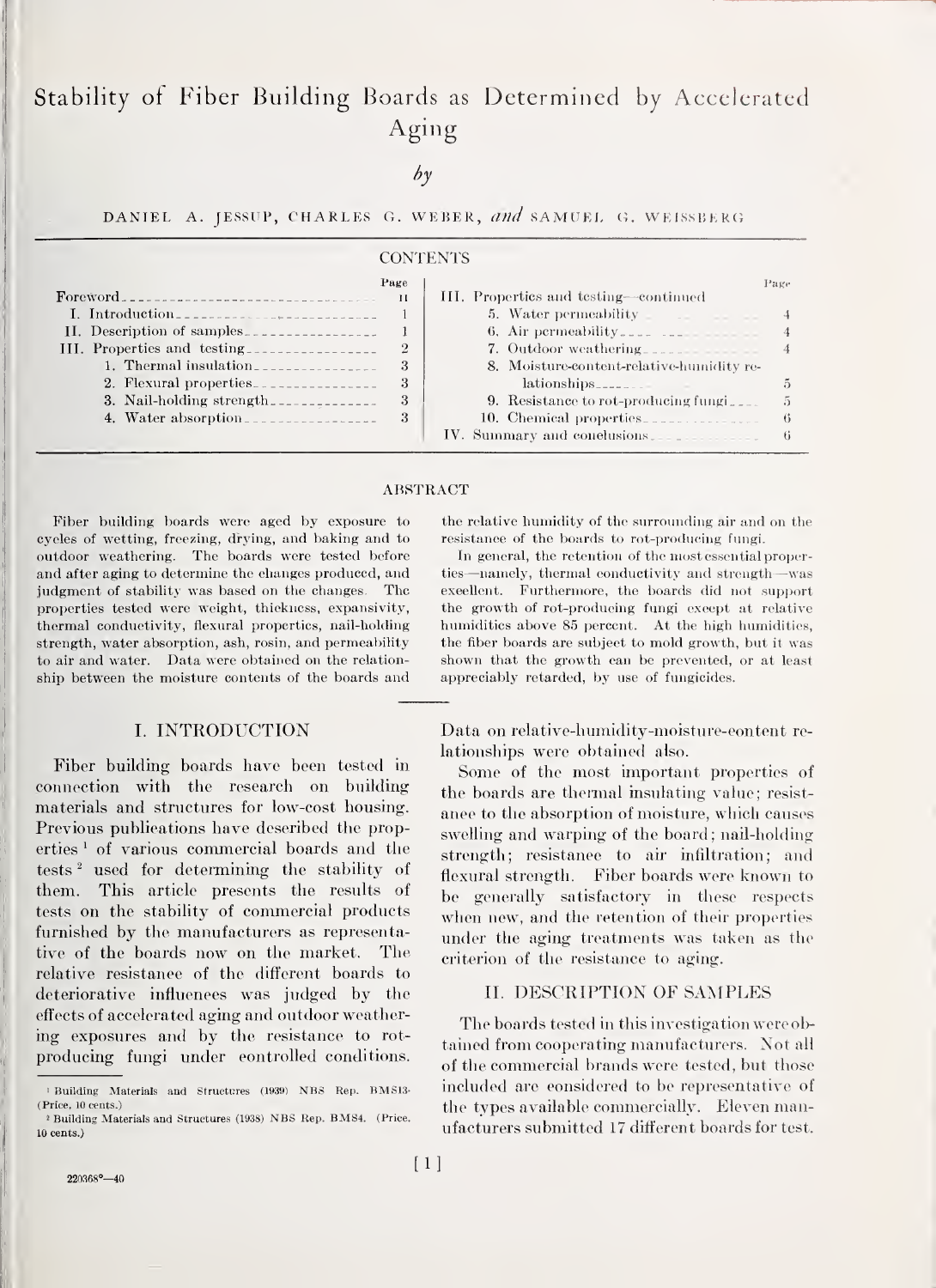All of the boards tested were of the lowdensity class, designed to provide thermal insulation. They were the  $\frac{1}{2}$ -inch boards for use within walls or for interior finish. For sake of convenience in comparing test results, they are classified into three groups according to composition and finish; however, the general characteristics of all boards are essentially comparable.

#### III. PROPERTIES AND TESTING

Insulating boards, when used as a component part of a building, are exposed to wide variations of temperature and moisture. Accelerated aging <sup>3</sup> was employed to find the probable stability of the boards under such influ ences. They were subjected to an intensified simulation of normal aging. The treatment consisted of the following cycle: Immersion in water <sup>1</sup> hour; spraying with condensed steam at 90° to 95° C for <sup>3</sup> hours; storing 20 hours at  $-12^{\circ}$  C; heating 3 hours at  $100^{\circ}$  C in dry air; again spraying with condensed steam at 90° to 95° C for <sup>3</sup> hours; and heating in dry air at 100° C for <sup>18</sup> hours. This cyclic treatment was continued for a total of 300 hours.

Insulating board is not, in general, designed for use as exterior finish. However, since receipt of a large number of inquiries regarding its suitability for this purpose has indicated widespread interest in it, a number of exposure tests were made. During the tests, water was sprayed on the samples at regular intervals to accelerate the natural weathering. The edges of the boards were sealed against moisture by a coating consisting of powdered aluminum in spar varnish. Two specimens of each board under test were subjected to the outdoor ex posure. The surface of one specimen of each was painted with a linseed oil-white lead paint suggested by the Bureau's paint section. The second specimen of each board was exposed with no protection of the surface.

TABLE 1.—Properties of fiber building boards and effects of accelerated aging

|                                                                                    |                                                                                                                                                                                                                      |                                                                      |                                                                                    |                                                      |                                                  | from $\lim_{\rightarrow}$ .                                                                 |                                                                    | Flexure properties a                                          |                                                    |                                                 |                                                |                                                  |                                                 |                                                  |                                                    |                                          | Water                                                                        |                                                    | Water<br>perme-                                                        |                                                                 |                                                                                             |                                                      |
|------------------------------------------------------------------------------------|----------------------------------------------------------------------------------------------------------------------------------------------------------------------------------------------------------------------|----------------------------------------------------------------------|------------------------------------------------------------------------------------|------------------------------------------------------|--------------------------------------------------|---------------------------------------------------------------------------------------------|--------------------------------------------------------------------|---------------------------------------------------------------|----------------------------------------------------|-------------------------------------------------|------------------------------------------------|--------------------------------------------------|-------------------------------------------------|--------------------------------------------------|----------------------------------------------------|------------------------------------------|------------------------------------------------------------------------------|----------------------------------------------------|------------------------------------------------------------------------|-----------------------------------------------------------------|---------------------------------------------------------------------------------------------|------------------------------------------------------|
| Labora-<br>tory<br>designa-<br>tion of                                             |                                                                                                                                                                                                                      |                                                                      |                                                                                    |                                                      | increase t                                       |                                                                                             |                                                                    | Breaking load                                                 |                                                    |                                                 |                                                |                                                  | Deflection at rupture                           |                                                  | Nail-<br>holding                                   |                                          |                                                                              | absorp-<br>tion, by<br>volume                      |                                                                        | ability<br>(time_of                                             | Air permeability<br>(rate of flow                                                           |                                                      |
|                                                                                    |                                                                                                                                                                                                                      |                                                                      |                                                                                    | $_{\rm{ee.}}$                                        | 10(<br>$95$ percent                              |                                                                                             | long                                                               | Aeross<br>direction                                           |                                                    | Across<br>short<br>direction                    | Across<br>long<br>direction                    |                                                  | Across<br>short<br>direction                    |                                                  | strength<br>(lateral)                              |                                          | $(2-hr)$<br>immer-<br>sion)                                                  |                                                    |                                                                        | penetra-<br>tion<br>through<br>board)                           |                                                                                             | through board)                                       |
| board                                                                              | Chloroform soluble material (resins,<br>Thermal conductivity<br>$\begin{array}{ll} \textbf{Linear expansion} \; ( \; \\ 50-{\rm\;to\;to\;95-pereer} \\ \textbf{midity} ) \end{array}$<br>Thiekness<br>Density<br>Ash |                                                                      | aging<br>Before                                                                    | aging<br>After                                       | $\operatorname{aging}$<br>Before                 | aging<br>After                                                                              | $\operatorname{a}\!\operatorname{g}\!\operatorname{ing}$<br>Before | aging<br>After                                                | aging<br>Before                                    | aging<br>After                                  | aging<br>Before                                | agjng<br>After                                   | aging<br>Before                                 | aging<br>After                                   | aging<br>Before                                    | aging<br>After                           | $a$ ging<br>Before                                                           | $a\mathrm{ging}$<br>After                          |                                                                        |                                                                 |                                                                                             |                                                      |
|                                                                                    |                                                                                                                                                                                                                      |                                                                      |                                                                                    |                                                      |                                                  |                                                                                             |                                                                    |                                                               |                                                    |                                                 |                                                |                                                  |                                                 |                                                  | BOARDS MADE FROM CROP PLANT WASTES AND WASTE PAPER |                                          |                                                                              |                                                    |                                                                        |                                                                 |                                                                                             |                                                      |
| А.<br>$\overline{H}$<br>K<br>$\overline{M}$<br>$\overline{R}$ .<br>AA <sup>b</sup> | in.<br>0.49<br>.49<br>.51<br>.51<br>.48<br>.53                                                                                                                                                                       | $1b/ft$ <sup>3</sup><br>16.9<br>25.6<br>16.5<br>15.7<br>18.2<br>21.8 | $\begin{array}{c} 0\% \\[-4pt] 2.8 \end{array}$<br>1.6<br>8.2<br>0.9<br>4.2<br>3.0 | $\frac{\%}{2.0}$<br>3.6<br>2.1<br>1.6<br>4.6<br>25.8 | $\%$<br>0.15<br>. 20<br>.30<br>.10<br>.40<br>.40 | Btu/hr<br>$ft^2$ ( $\degree$ F/in.)<br>0.35<br>.43<br>.37<br>.37<br>.36<br>.40 <sup>°</sup> | lb<br>14.3<br>33.3<br>10.5<br>17.2<br>15.3                         | Ib<br>11.1<br>26.5<br>7.8<br>11.0<br>12.<br>7<br>$20, 5$ 21.1 | lb<br>11.3<br>32.5<br>12.1<br>11.3<br>14.5<br>20.7 | lb<br>9.0<br>28.0<br>8.7<br>4.7<br>12.1<br>22.3 | in<br>0.72<br>.85<br>.54<br>.52<br>.98<br>1.27 | in<br>0.93<br>1.02<br>.56<br>.75<br>1.70<br>1.06 | in<br>0.76<br>.72<br>.57<br>.57<br>1.05<br>1.32 | in<br>1:14<br>0.86<br>.57<br>.71<br>1.47<br>0.93 | lb<br>74<br>143<br>64<br>67<br>83<br>112           | lb<br>63<br>115<br>50<br>54<br>64<br>115 | $\begin{array}{c} Q_0 \\ 5.7 \end{array}$<br>4.1<br>4.2<br>6.3<br>5.3<br>3.4 | $\%$<br>76.0<br>4.0<br>63.0<br>78.0<br>78.0<br>6.7 | hr<br>25<br>47<br>5 <sup>5</sup><br>$5\,$<br>$\overline{5}$<br>6       | hr<br>0.13<br>45<br>1<br>0.16<br>$\mathbf{1}$<br>$\overline{4}$ | $cm\,3/sec$<br>$m^{2}(q/cm^{2})$ $m^{2}(q/cm^{2})$<br>454<br>30<br>700<br>383<br>479<br>760 | $cm\,3/sec$<br>593<br>48<br>743<br>371<br>459<br>802 |
|                                                                                    |                                                                                                                                                                                                                      |                                                                      |                                                                                    |                                                      |                                                  |                                                                                             |                                                                    |                                                               |                                                    |                                                 | <b>BOARDS MADE OF WOOD FIBER</b>               |                                                  |                                                 |                                                  |                                                    |                                          |                                                                              |                                                    |                                                                        |                                                                 |                                                                                             |                                                      |
| $B_{-}$<br><b>Tb</b><br>$N^{\rm e}$<br>$\Omega$                                    | 0.50<br>.52<br>.53<br>.51<br>.47<br>.55                                                                                                                                                                              | 16.2<br>16.9<br>16.6<br>18.8<br>16.5<br>17.0                         | 0.6<br>.6<br>.5<br>$\cdot$ 3<br>1.0<br>0.7                                         | 3.3<br>5.4<br>2.6<br>5.5<br>3.0<br>2.3               | 0.20<br>. 15<br>.20<br>.20<br>.10<br>.20         | 0.34<br>.36<br>.34<br>.37<br>.33<br>. 33                                                    | 16.5<br>25.4<br>20.6<br>17.0<br>9.7                                | 12.5<br>17.1<br>17.7<br>13.4<br>5.6<br>$12.2$ 10.9 11.4       | 13.0<br>18.0<br>15.6<br>16.9<br>10.5               | 10.6<br>13.8<br>14.3<br>12.4<br>6.2<br>10.5     | 0.60<br>.54<br>.52<br>.34<br>.50<br>.55        | 0.77<br>.79<br>.75<br>.39<br>.43<br>.77          | 0.72<br>.64<br>.68<br>.37<br>.48<br>.50         | 0.85<br>.81<br>.87<br>$\, . \, 39$<br>.59<br>.72 | 72<br>$\frac{95}{87}$<br>$\frac{71}{57}$<br>87     | 61<br>75<br>79<br>62<br>31<br>70         | 12.5<br>5.5<br>7.9<br>4.7<br>5.4<br>6.8                                      | 76.0<br>5.0<br>74.0<br>5.6<br>3.6<br>23.0          | 6 <sub>1</sub><br>30 <sup>1</sup><br>21<br>16<br>22<br>25 <sub>1</sub> | 0.03<br>16<br>0.35<br>6<br>20<br>$\mathbf{Q}$                   | 1.084<br>505<br>498<br>3,300<br>1,215<br>2,665                                              | 1,350<br>673<br>595<br>3,540<br>1,945<br>3,480       |
|                                                                                    |                                                                                                                                                                                                                      |                                                                      |                                                                                    |                                                      |                                                  | INTERIOR-FINISII BOARDS WITH SPECIAL SURFACING ON ONE SIDE                                  |                                                                    |                                                               |                                                    |                                                 |                                                |                                                  |                                                 |                                                  |                                                    |                                          |                                                                              |                                                    |                                                                        |                                                                 |                                                                                             |                                                      |
| $\overline{C}$<br>D<br>P.<br>JJ<br>RR                                              | 0.47<br>.48<br>.46<br>.50<br>.49                                                                                                                                                                                     | 21.0<br>16.9<br>20.7<br>17.2<br>18.3                                 | 2.4<br>3.8<br>2.3<br>3.2<br>6.3                                                    | 5.4<br>2.7<br>3.2<br>2.1<br>4.9                      | 0.35<br>.30<br>.40<br>.20<br>. 40                | 0.39<br>.36<br>.35<br>.35<br>.36                                                            | 14.4<br>15.1<br>12.0<br>16.2<br>16.4                               | 10.1<br>10.0<br>9.6<br>15.2<br>12.4                           | 14.0<br>11.4<br>12.1<br>13.1<br>14.1               | 9.5<br>10.1<br>10.0<br>11.8<br>11.6             | 0.61<br>.83<br>.77<br>.71<br>.98 <sub>1</sub>  | 0.83<br>1.27<br>0.88<br>.79<br>1.37              | 0.89<br>.89<br>.97<br>.72<br>1.10               | 0.92<br>.90<br>1.07<br>0.86<br>1.35              | $72\,$<br>79<br>94<br>70<br>87                     | 59<br>70<br>75<br>67<br>64               | 5.1<br>9.0<br>9.3<br>6.2<br>5.6                                              | 4.9<br>71.0<br>7.3<br>7.0<br>71.0                  | 26<br>18<br>21<br>12<br>5 <sup>1</sup>                                 | 10<br>0.05<br>12<br>6<br>$\mathbf{1}$                           | 676<br>207<br>704<br>328<br>339                                                             | 1,260<br>313<br>1,940<br>537<br>416                  |

a For specimens 3 in, wide on su<br>b Impregnated with asphalt.<br>© Treated with wax.

' 8ee footnote 2.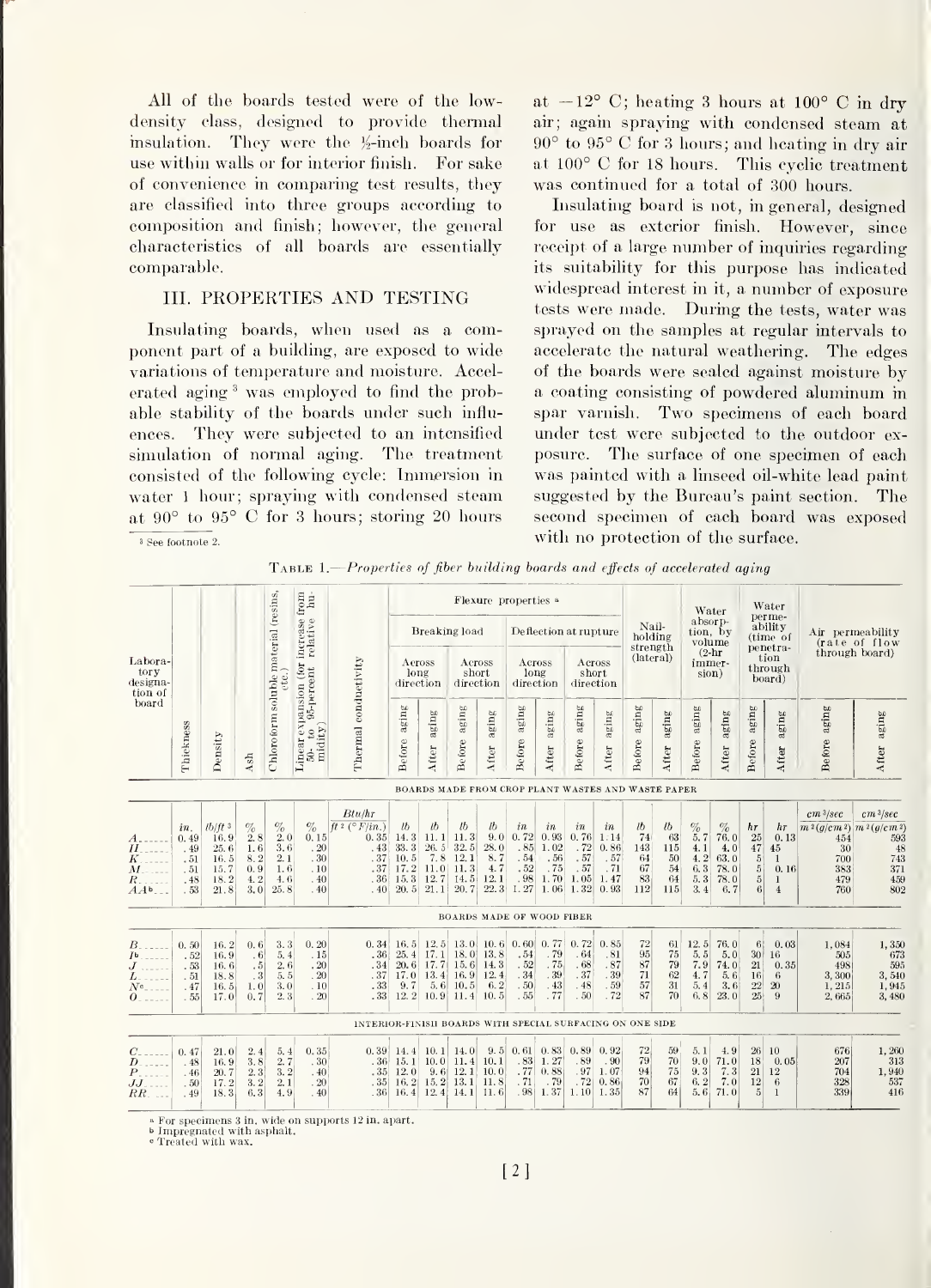Another factor affecting the stability of fiber buildmg boards is their susceptibility to rotting. The boards were tested for resistance to the action of rot-producing fungi by inoculating specimens with three of the typical rot-producing fungi commonly found around wood constructions; storing the specimens under warm, moist conditions favorable to the growth of the fungi; and observing the spread of the fungi and their effects on the boards.

Data on the various properties of the boards before and after accelerated aging are shown in table 1. A comparison of the data for the aged and unaged samples gives an indication of the relative stability. Since the methods of test ing have been given in detail in previous publications<sup>4</sup> and in a Federal specification<sup>5</sup> for insulating boards, they are described only briefly here.

#### 1. Thermal Insulation

The insulating value of a board depends upon its thickness and the thermal conductivity of the material of which it is  $\mathfrak c$ omposed. In any given thickness, the insulting value is inversely proportional to the thermal conductivity of the material. Conductivity is expressed as the number of heat units (Btu) that would be transferred through <sup>1</sup>square foot of the board in <sup>1</sup> hour with a temperature drop of 1° F per inch of thickness.

Measurements of thermal conductivity were made by the guarded hot-plate method pre viously described. The tests reported were made by H.W. Woolley of the Heat Transfer Section of the Bureau.

The accelerated aging of the boards had no appreciable effects on the insulating value, as indicated by the results of thermal-conductivity measurements.

#### 2. Flexural Properties

The  $\frac{1}{2}$ -inch insulating boards are not usually installed where they are required to contribute materially to the strength of the structure. A reasonable flexural strength is required for economic handling and installation without undue breakage, and the boards must retain enough strength and rigidity to prevent damage to the walls through sagging or breaking of the boards after installation. The flexural strength was determined by the method described in the Federal specification for insulating boards and in the previous Bureau publication.<sup>6</sup> The method consists in loading at midspan a specimen 3 inches wide, supported by two parallel supports  $12$  inches apart, until the specimen breaks.

Decreases in flexural strength were not large except for boards M and N. The initial strength of  $N$  was relatively low.

#### 3. Nail-Holding Strength

Nail-holding strength is of interest as it indi cates the probable danger of the boards becoming loosened after installation. The test method consists essentially in measuring the force required to move a 6-penny common nail to the edge of a board from a position  $\frac{3}{4}$ -inch from the edge.

Aging caused losses of nail-holding strength for most of the boards, but in most instances the losses were not serious. Board  $N$  suffered the greatest loss, and it had relatively low nailholding strength initially.

#### 4. Water Absorption

Water absorption is an important factor in the usefulness of fiber building boards, because it indicates the extent to which the fibers will become wet when moisture reaches them. Wetting is accompanied by swelling of the fibers, and warping or buckling of the board may result. Most insulating boards are sufficiently resistant to wetting when new; however, if the absorption should increase appreciably after installation, the usefulness of the boards would be impaired. The water absorption was determined by the method defined in the Federal specification for insulating boards.

Specimens are weighed before and after immersion in water for 2 hours. The resulting increase in weight indicates the amount of water absorbed and is reported in percentage of the volume of the specimen before immersion.

There was considerable lack of uniformity with respect to the effects of aging on the

<sup>&#</sup>x27; See footnotes <sup>1</sup> and 2. <sup>s</sup> Fed. Spec. LLL-F-321a, Fiber Board; Insulating.

<sup>8</sup> See footnote 1.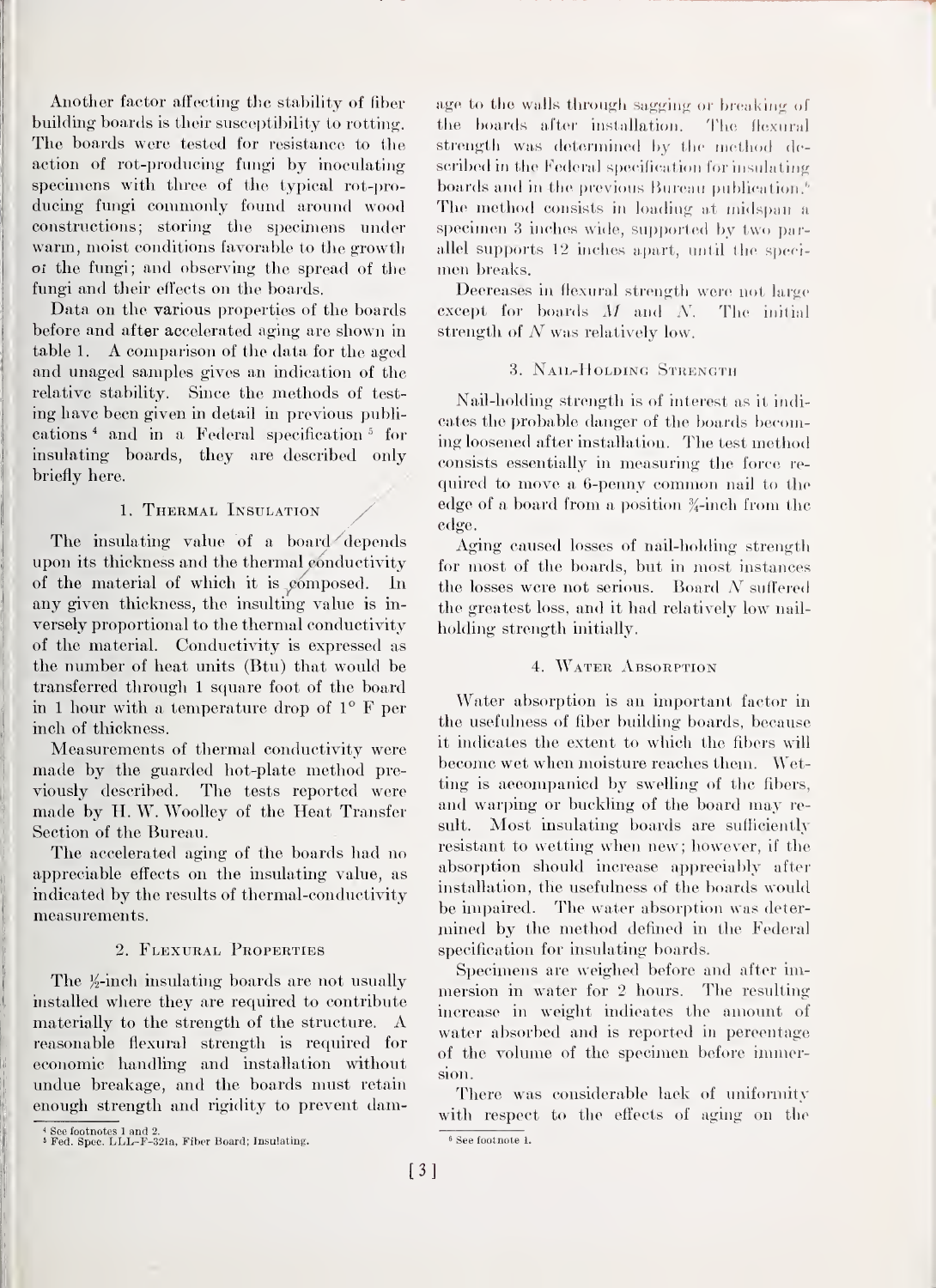water absorption of different boards. Two of those in group <sup>1</sup> were practically unaffected, whereas the other 4 showed a rather sharp in crease. Of the 11 boards in groups 2 and 3, 5 showed sharp increases, and the others were unchanged.

#### 5. Water Permeability

Insulating boards are not commonly used where they must function as a moisture barrier. However, the rate of water penetration is often important because it may contribute to the resistance of the finished walls to the infiltration of water. The rate of penetration of water through the boards was determined by the dry-indicator method. An indicator consisting of a mixture of eosin dye, powdered sugar, and starch is sprinkled on one surface of the specimen ; a glass cover is sealed over the indicator; and the edges of the specimen are sealed with wax to prevent water from reaching the indicator except by penetration through the board and to prevent evaporation of the transuded moisture. The specimen thus pre pared is floated on water, and the time of transudation of water in an amount sufficient to develop color in the indicator is a measure of the permeability.

The results of this test placed the samples in much the same order as did the results for water absorption.

#### 6. Air Permeability

Permeability to air may be important in its relationship to the insulating value of a fiber board. The infiltration of air causes a transfer of heat in addition to that transmitted by thermal conduction. The permeability was determined with the Carson precision permeability tester described in a previous Bureau publication.<sup>7</sup> The volume of air that will flow through a board per unit area for a given pres sure gradient is measured by means of a capillary flow meter.

Changes in permeability to air with aging were small for specimens in groups <sup>1</sup> and 2. The boards designed for use as interior finish showed changes of considerable magnitude after aging because of breakdown of the surface finishes. This deterioration does not appear important, as when the boards are in use they presumably will be redecorated from time to time.

#### 7. OUTDOOR WEATHERING

Table 2 contains data on the comparative results of tests after accelerated aging and after 15 months' exposure to outdoor weathering. The results of the outdoor aging appear to be roughly comparable to those of accelerated aging. Differences were large in a few instances with respect to water absorption and water penetration. It could not be expected that like values would be obtained by the two aging treatments. However, the similarity of the trend of results produced by the two methods indicates that the effects of outdoor weathering are comparable to those obtained by the more rapid and convenient method of accelerated aging. The boards which had been painted on the exposed surfaces were little affected after exposure for 15 months.

<sup>7</sup> BS J. Research **12,** 567 (1934) RP681.

|                                                        |                                    | Water absorption<br>by volume      |                                                   | Water permeability                     |                                     |                                               | Air permeability                      |                                                                         |                                             | <b>Flexural</b> strength                |                                                     |                                        |                                                        |                                          | Nail-holding strength                    |                                          |                                                 |  |
|--------------------------------------------------------|------------------------------------|------------------------------------|---------------------------------------------------|----------------------------------------|-------------------------------------|-----------------------------------------------|---------------------------------------|-------------------------------------------------------------------------|---------------------------------------------|-----------------------------------------|-----------------------------------------------------|----------------------------------------|--------------------------------------------------------|------------------------------------------|------------------------------------------|------------------------------------------|-------------------------------------------------|--|
| Board                                                  | Ini-<br>tial                       | After<br>accel-<br>erated<br>aging | After<br>out-<br>door<br>expo-<br>sure            | Ini-<br>tial                           | After<br>accel-<br>erated<br>aging  | After<br>out-<br>door<br>expo-<br>sure        | Ini-<br>tial                          | After ac-<br>celerated<br>aging                                         | After<br>out-<br>door<br>$\exp(\nu$<br>sure | Ini-<br>tial                            | After<br>accel-<br>erated<br>aging                  | After<br>out-<br>door<br>expo-<br>sure | After<br>outdoor<br>exposure<br>(painted)              | Ini-<br>tial                             | After<br>accel-<br>erated<br>aging       | After<br>out-<br>door<br>expo-<br>sure   | After<br>outdoor<br>exposure<br>(painted)       |  |
| $\boldsymbol{D}$<br>H<br>$\mathcal{N}$<br>Р<br>$_{RR}$ | $\%$<br>9<br>4<br>6<br>5<br>9<br>5 | $\%$<br>71<br>71                   | $\%$<br>44<br>5<br>15<br>$\mathbf{r}$<br>23<br>10 | hr.<br>18<br>47<br>30<br>22<br>21<br>5 | hr.<br>0.05<br>45<br>16<br>20<br>12 | hr.<br>$\overline{5}$<br>30<br>$\overline{5}$ | 207<br>30<br>505<br>215<br>704<br>479 | $cm^3/m^2/sec$<br>$q/cm^2$<br>813<br>47<br>673<br>1,945<br>1,940<br>439 | 434<br>31<br>654<br>1.560<br>2,160<br>435   | lb.<br>15<br>33<br>18<br>10<br>12<br>14 | lb.<br>10<br>28<br>14<br>$\overline{5}$<br>10<br>12 | lb.<br>14<br>28<br>14<br>8<br>9<br>14  | 1 <sub>b</sub><br>15<br>$32\,$<br>24<br>15<br>15<br>16 | lb.<br>75<br>143<br>95<br>57<br>94<br>87 | lb.<br>63<br>115<br>75<br>31<br>75<br>64 | lb.<br>73<br>115<br>73<br>40<br>69<br>86 | lb.<br>83<br>123<br>96<br>$\frac{64}{75}$<br>84 |  |

TABLE 2.—Comparison of effects of accelerated aging and outdoor weathering  $\degree$ 

» Values showing properties after outdoor exposure were obtained on samples too small for standard tests and values are approximate.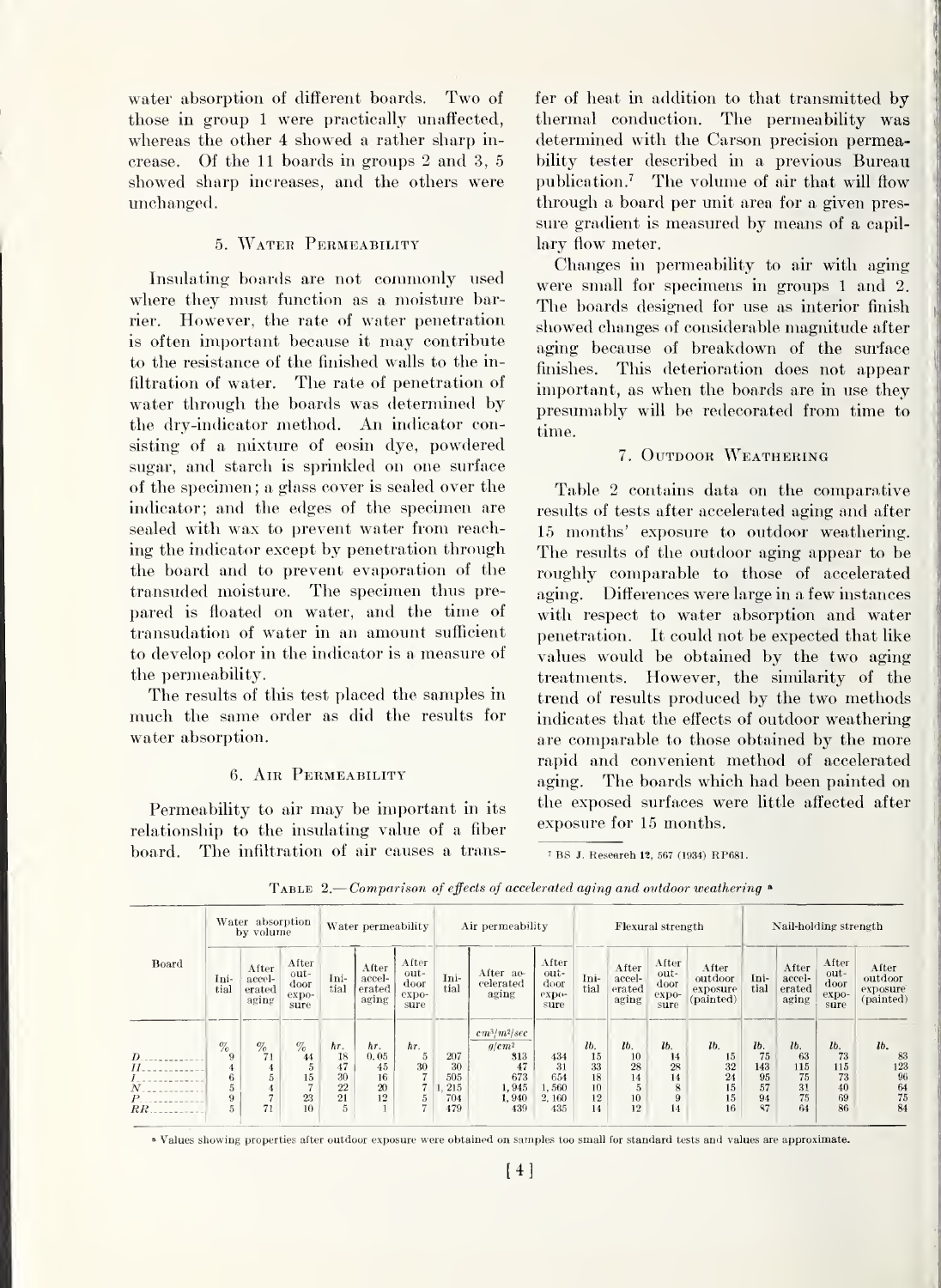#### 8. MOISTURE - CONTENT—RELATIVE-HUMIDITY Relationships '

The fiber boards are seldom in direct contact with water for long periods; however, the air in contact with them may vary from <sup>a</sup> dry condition to one near the saturation point. The moisture content of a board is controlled by the condition of the surrounding air and is important as it affects such properties as thermal eonductivity, resistance to rotting. and strength.

Relative-humidity-moisture-content relationships were determined for six typical boards, representative of the different types under study. The specimens were conditioned to eonstant weight at 95-percent relative humidity, then at seven other humidities in order of descending values, the lowest eondition being 15 percent. The conditioning was accomplished in a cabinet in which the humidity was controlled by circulating the air over saturated salt solutions. The specimens were arranged to permit weighing without opening the cabinet.

Table 3 shows the relative-humidity-moisture-content relationships for the boards. It should be noted that the results for five of the boards are very similar, but the sixth board contained appreciably less moisture at each humidity. This board is made from exploded wood fibers and contains <sup>a</sup> large amount of natural resin, lignin, etc.

#### $\texttt{Table 3.}-Relative-humidity-moisture-content$ relationship

[Desorption values!

| Rela-<br>tive   | Moisture content of board- |             |             |             |             |                    |  |  |  |  |  |
|-----------------|----------------------------|-------------|-------------|-------------|-------------|--------------------|--|--|--|--|--|
| humid-<br>ity   |                            | H           |             | K           | Ν           |                    |  |  |  |  |  |
| $\frac{\%}{15}$ | $\%$<br>3.4                | $\%$<br>4.0 | $\%$<br>3.5 | $\%$<br>3.9 | $\%$<br>3.8 | $C_{\zeta}$<br>2.7 |  |  |  |  |  |
| 17.5            | 3.9                        | 4.5         | 3.9         | 4.4         | 4.3         | 3,0                |  |  |  |  |  |
| 37              | 6, 8                       | 7.4         | 6.9         | 7.2         | 7.2         | 5.4                |  |  |  |  |  |
| $\frac{48}{65}$ | 8.2                        | 8.7         | 8.4         | 8.5         | 8.4         | 6.5                |  |  |  |  |  |
|                 | 10.7                       | 11.2        | 11.0        | 10.9        | 11.0        | 8.4                |  |  |  |  |  |
| 75              | 12.4                       | 12.9        | 12. 8       | 12.6        | 12. 7       | 9.7                |  |  |  |  |  |
| 88              | 15.2                       | 15.8        | 15.8        | 15.5        | 15.8        | 11.4               |  |  |  |  |  |
| 95              | 16.5                       | 17.2        | 17.2        | 17.4        | 17.2        | 12.2               |  |  |  |  |  |

#### 9. RESISTANCE TO ROT-PRODUCING FUNGI

There has been much interest in the susceptibility of the fiber boards to rotting. Henee, tests were made to determine under what conditions the boards will support the growth of

rot-producing fungi and the effects of such growths on the properties of the boards. The selection of fungi was based on a recommendation of the Division of Forestry Pathology, U. S. Department of Agriculture, and the cultures were prepared in the Forest Pathology Laboratory.

Specimens of fiber building boards inoculated with the cultures of rot-producing fungi and stored over water at approximately 95-percent humidity and room temperature showed changes in nail-holding strength that were proportional to the apparent extent of the growth. Those showing only local stain were little affected. those with local decay showed considerable loss in strength, and those with general decay re tained little or no nail-holding strength. There was not much difference in the rate and extent of growth on aged specimens and the unaged samples.

Fungus growth is generally considered to proceed most favorably under warm, moist conditions. An effort was made to determine the relative humidity most favorable to growth. Specimens of the building boards were inoculated and stored in jars over saturated salt solutions selected to produce various relative humidities. The speeimens were weighed before storage and again after 4 months and the changes were noted. Those stored at humidities below 88 percent showed no visible signs of fungus growth and no significant loss in weight, but those conditioned above 88 percent showed heavy growth and appreciable loss in weight.

When specimens were exposed in a jar at 33-percent relative humidity for 2 weeks, the agar on which the fungus was grown dried and showed no evidence of growth. However, when the specimens were subsequently placed over water, the growth spread rapidly and continued to grow for the entire duration of the test. This would indicate that if the material has been infected with fungus, growth will not progress if the relative humidity remains low, but if high humidity prevails, growth will progress rapidly. Speeimens of various species of woods, including pine, cypress, fir, maple, and walnut, were inoculated with cultures of the same fungi used on the fiber boards and stored over water with the fiber board speci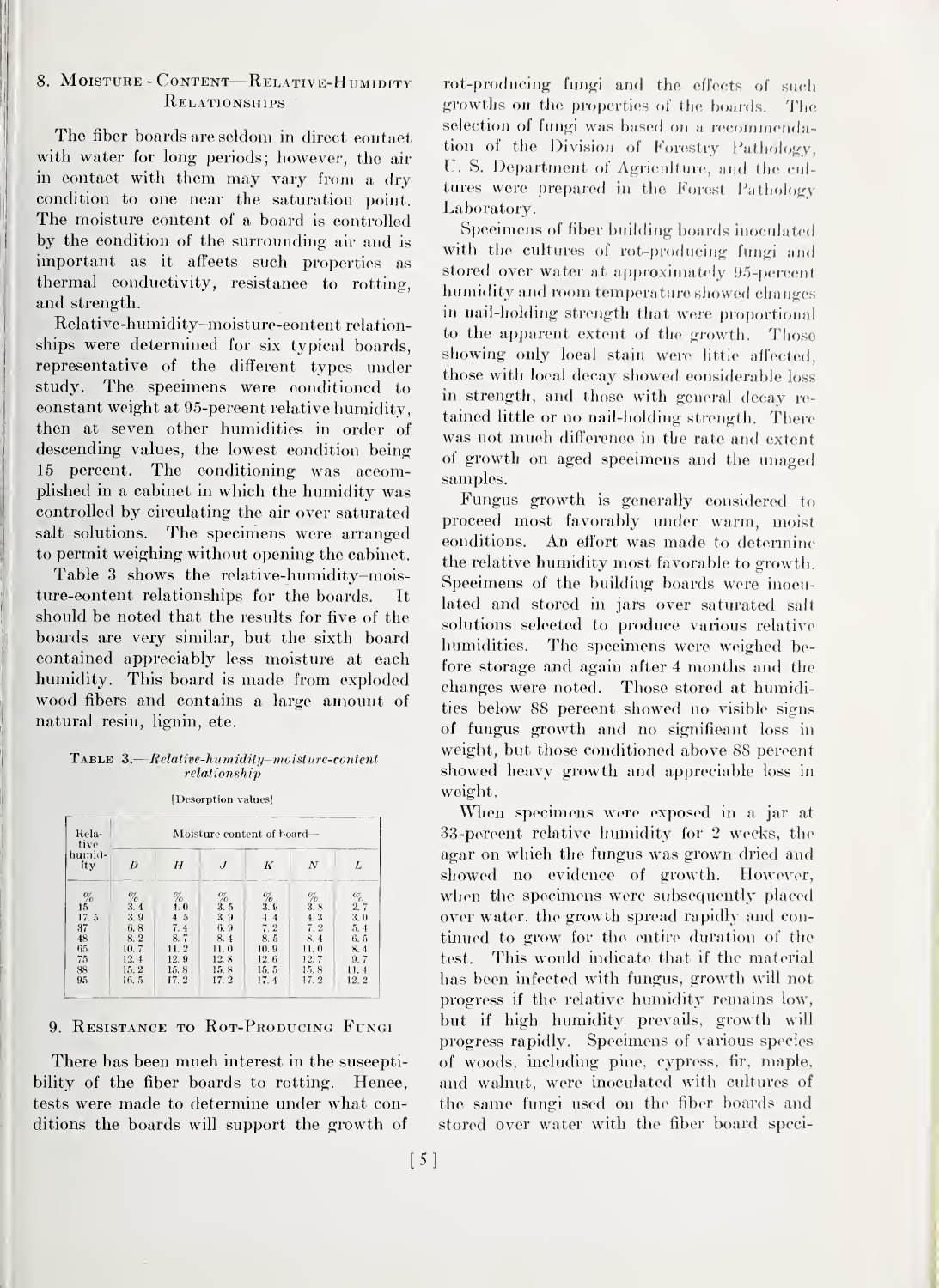mens. The apparent growth and spread of the fungi on the woods were about the same as on the fiber boards. Hence, it appears that the fiber building boards are probably no more subject to attack and decay by rot-producing fungi than is the wood commonly used in house construction.

Zinc chloride, lead acetate, a water-soluble chlorophenolic compound, and an oil-soluble chlorophenolic compound were used in a study of the eftectiveness of some of the common wood preservatives in preventing fungus growth on fiber building boards. Specimens of the boards were treated under reduced pressure with solutions of the preservatives to obtain retentions in the boards ranging from 0.1 to 1.0 percent. Specimens were conditioned to suitable moisture content, inoculated with the rot-producing fungi, and stored in approximately 95-percent relative humidity at room temperature. There was no apparent development of fungus on these specimens.

#### 10. Chemical Properties

Tests for the cellulosic purity of the fiber boards did not produce results of value in esti mating stability. The average initial alphacellulose content was relatively low and the lignin content relatively high, approximately 50 percent and 20 percent, respectively. No significant changes of these properties occurred during aging. Apparently the chemical tests commonly used on fiber sheetings are of little value for measuring the deterioration of this type of board.

#### IV. SUMMARY AND CONCLUSIONS

The apparent stability of a number of fiber building boards of current manufacture was determined by observing their resistance to accelerated aging, outdoor weathering, and attack by rot-producing fungi.

Accelerated aging produced large increases in water absorption of some of the boards and in water permeability of most of the boards, which indicates that they should not be depended upon to function as a moisture barrier.

The aging produced significant changes in air permeability for most of the boards having special surfaces for interior finish. The changes resulted from a breakdown of the finish, and since the boards, when in use presumably will be redecorated from time to time, no decrease in serviceability should result from this kind of deterioration.

Changes of nail-holding strength and flexural properties were not, in general, large enough to be considered serious under the aging treatment.

The fiber boards are apparently no more susceptible to damage from the growth of rot producing fungi than are the woods used in house construction. Treatment of the boards with a wood preservative will improve their resistance to fungi.

The average stability of the boards under the various deteriorative influences was relatively good, but the results indicate that this type of board is not suitable for the exterior covering of buildings.

WASHINGTON, February 14, 1940.

 $\bigcirc$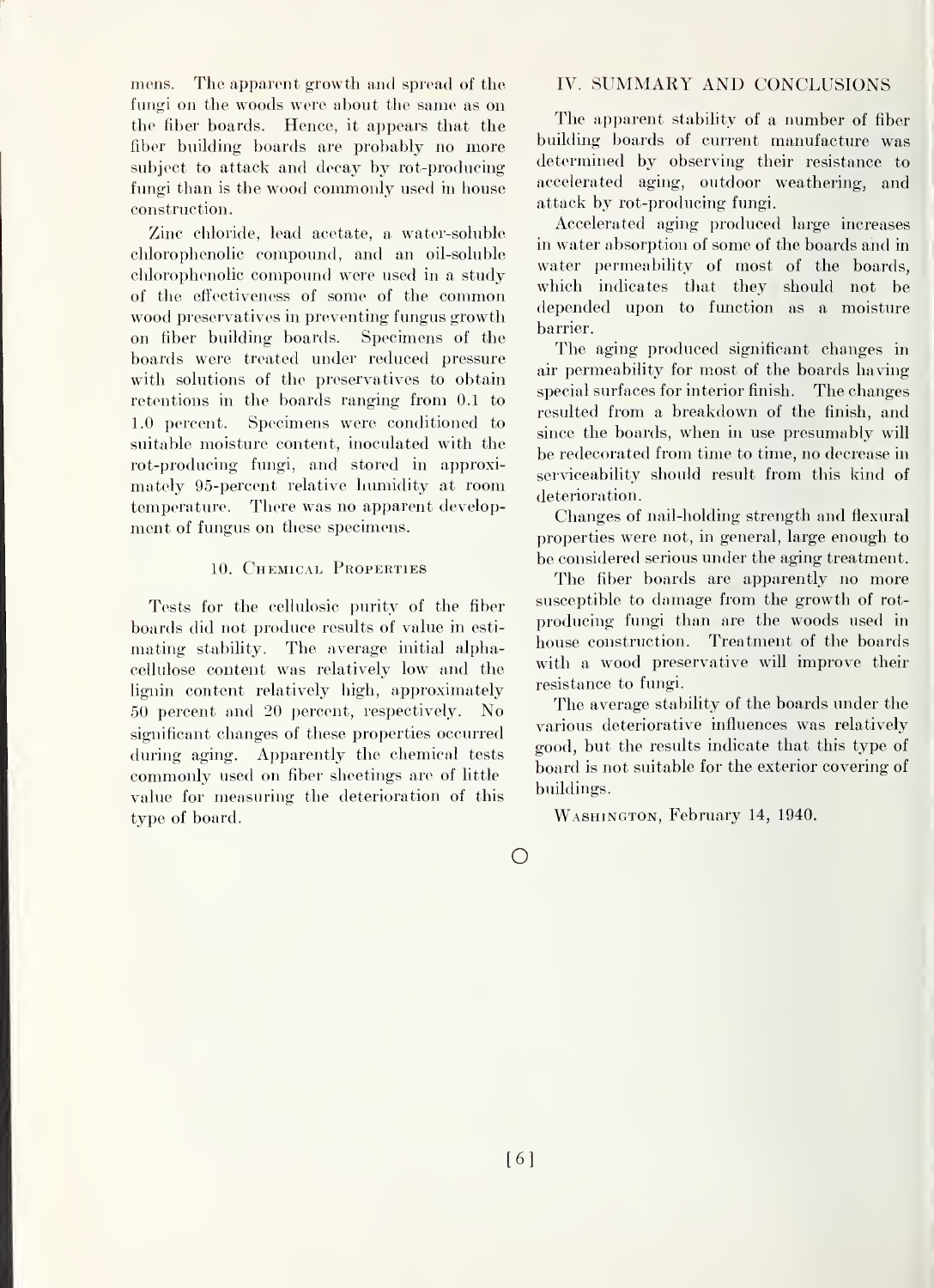### BUILDING MATERIALS AND STRUCTURES REPORTS

On request, the Superintendent of Documents, U.S. Government Printing Office, Washington, D. C, will place your name on <sup>a</sup> special mailing list to receive notices of new reports in this series as soon as they are issued. There will be no charge for receiving such notices.

An alternative method is to deposit with the Superintendent of Documents the sum of \$5, with the request that the reports be sent to you as soon as issued, and that the cost thereof be charged against your deposit. This will provide for the mailing of the publications without delay. You will be notified when the amount of your deposit has become exhausted.

If 100 copies or more of any report are ordered at one time, a discount of 25 percent is allowed- Send all orders and remittances to the Superintendent of Documents, U.S. Government Printing Office, Washington, D. C.

The following publications in this series are available by purchase from the Superintendent of Documents at the prices indicated:

| <b>BMS1</b>       | Research on Building Materials and Structures for Use in Low-Cost Housing                                                                                           |                 |
|-------------------|---------------------------------------------------------------------------------------------------------------------------------------------------------------------|-----------------|
| BMS2              | Methods of Determining the Structural Properties of Low-Cost House Constructions 106                                                                                |                 |
| BMS3              | Suitability of Fiber Insulating Lath as a Plaster Base                                                                                                              |                 |
| BMS4              |                                                                                                                                                                     |                 |
| BMS5              |                                                                                                                                                                     |                 |
| $_{\rm BMS6}$     |                                                                                                                                                                     |                 |
| BMS7              |                                                                                                                                                                     |                 |
| BMS8              | Methods of Investigation of Surface Treatment for Corrosion Protection of Steel 10¢                                                                                 |                 |
|                   |                                                                                                                                                                     |                 |
| BMS9              | Structural Properties of the Insulated Steel Construction Co's "Frameless-Steel"                                                                                    |                 |
|                   |                                                                                                                                                                     | 106             |
| BMS10             |                                                                                                                                                                     |                 |
|                   | Structural Properties of the Curren Fabrihome Corporation's "Fabrihome" Constructural Properties of the Curren Fabrihome Corporation's "Fabrihome" Construc-<br>10é |                 |
| BMS11             |                                                                                                                                                                     |                 |
|                   | tions for Walls and Partitions<br>Structural Properties of "Steelox" Constructions for Walls, Partitions, Floors, and Roofs<br>10¢                                  |                 |
| BMS12             |                                                                                                                                                                     |                 |
|                   | Sponsored by Steel Buildings, Inc.<br>----------------------                                                                                                        | 15c             |
| BMS13             | Properties of Some Fiber Building Boards of Current Manufacture------------------ 10¢                                                                               |                 |
| BMS <sub>14</sub> |                                                                                                                                                                     | 10 <sub>c</sub> |
| <b>BMS15</b>      |                                                                                                                                                                     |                 |
|                   | --------------------- 10¢                                                                                                                                           |                 |
| <b>BMS16</b>      | the Wheeling Corrugating Confirmation Construction Sponsored by Tilecrete Floors,                                                                                   |                 |
|                   |                                                                                                                                                                     |                 |
|                   | $Inc_{--}$                                                                                                                                                          |                 |
| BMS17             |                                                                                                                                                                     |                 |
| BMS18             | Structural Properties of "Pre-Fab" Constructions for Walls, Partitions, and Floors                                                                                  |                 |
|                   |                                                                                                                                                                     |                 |
| BMS19             |                                                                                                                                                                     |                 |
| BMS20             | Preparation and Revision of Building Codes<br>Structural Properties of "Twachtman" Constructions for Walls and Floors Sponsored by                                  |                 |
|                   | Connecticut Pre-Cast Buildings Corporation<br>Structural Properties of a Concrete-Block Cavity-Wall Construction Sponsored by the                                   |                 |
| <b>BMS21</b>      |                                                                                                                                                                     |                 |
|                   | National Concrete Masonry Association                                                                                                                               | 10 <sub>c</sub> |
| <b>BMS22</b>      | Structural Properties of "Dun-Ti-Stone" Wall Construction Sponsored by the W. E.                                                                                    |                 |
|                   | Dunn Manufacturing Co---------------------                                                                                                                          | 10 <sub>t</sub> |
| <b>BMS23</b>      | Structural Properties of a Brick Cavity-Wall Construction Sponsored by the Brick                                                                                    |                 |
|                   | Manufacturers Association of New York, Inc.                                                                                                                         | 10 <sub>c</sub> |
| <b>BMS24</b>      | Structural Properties of a Reinforced-Brick Wall Construction and a Brick-Tile Cavity-                                                                              |                 |
|                   | Wall Construction Sponsored by the Structural Clay Products Institute                                                                                               | 10 <sub>t</sub> |
|                   |                                                                                                                                                                     |                 |
| <b>BMS25</b>      | Structural Properties of Conventional Wood-Frame Constructions for Walls, Partitions,                                                                               |                 |
|                   | Floors, and Roofs                                                                                                                                                   | 156             |
| <b>BMS26</b>      | Structural Properties of "Nelson Pre-Cast Concrete Foundation" Wall Construction                                                                                    |                 |
|                   |                                                                                                                                                                     | 106             |
| BMS27             |                                                                                                                                                                     |                 |
|                   | Bender Body Co <sub>---</sub>                                                                                                                                       |                 |
| <b>BMS28</b>      |                                                                                                                                                                     |                 |
| <b>BMS29</b>      |                                                                                                                                                                     |                 |
| <b>BMS30</b>      | Structural Properties of a Wood-Frame Wall Construction Sponsored by the Douglas                                                                                    |                 |
|                   | . 10¢<br>Fir Plywood Association                                                                                                                                    |                 |
| <b>BMS31</b>      | Structural Properties of "Insulite" Wall and "Insulite" Partition Constructions Spon-                                                                               |                 |
|                   | $\sim$ $-156$<br>sored by The Insulite $Co_{-}$                                                                                                                     |                 |
| <b>BMS32</b>      | Structural Properties of Two Brick-Concrete-Block Wall Constructions and a Concrete-                                                                                |                 |
|                   | Block Wall Construction Sponsored by the National Concrete Masonry Association. 10¢                                                                                 |                 |
|                   | [List continued on cover page IV]                                                                                                                                   |                 |
|                   |                                                                                                                                                                     |                 |